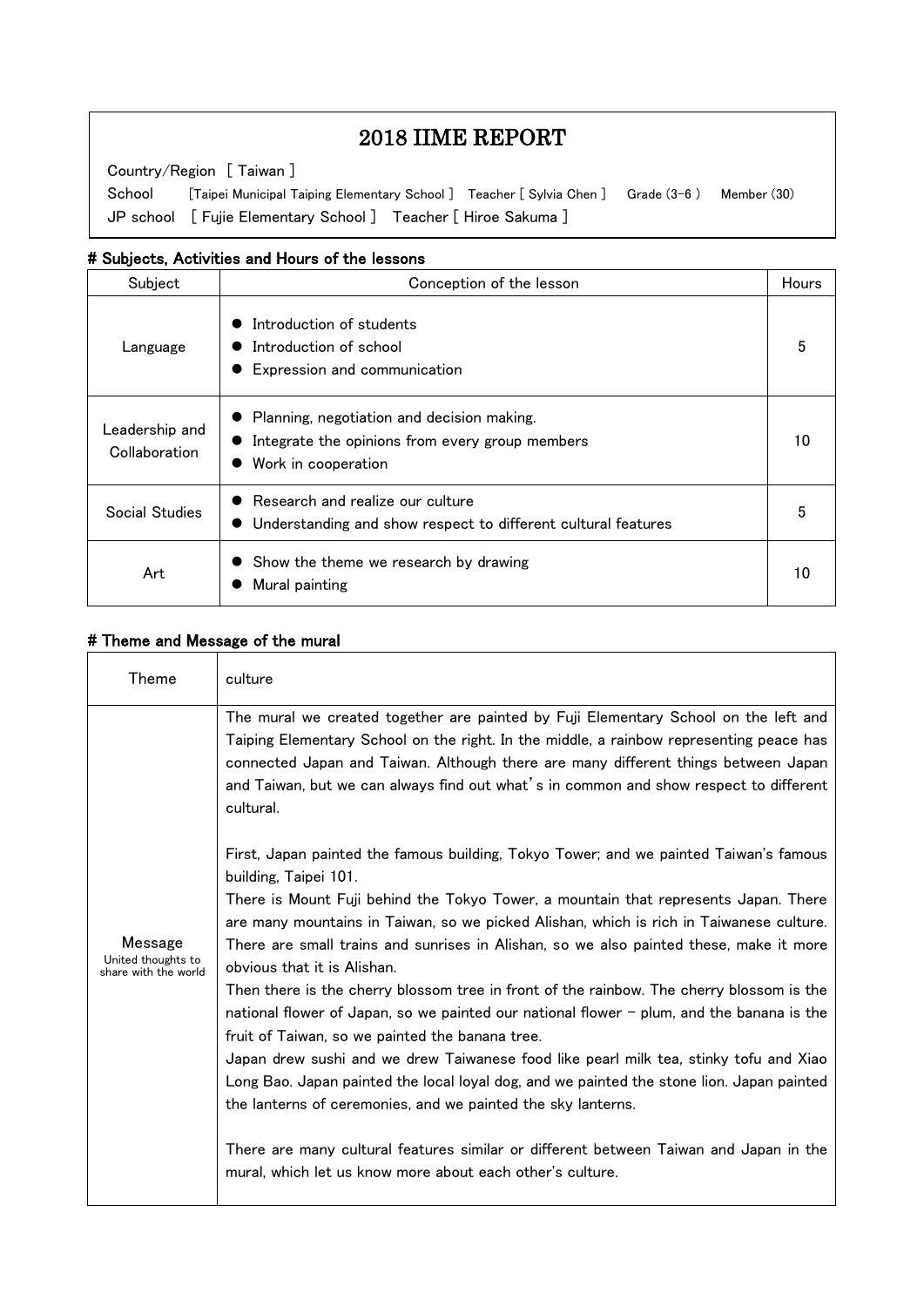

## # Effects and Problems

| Effects your students have gained | Points for further improvement                   |  |
|-----------------------------------|--------------------------------------------------|--|
| Research skills                   | • Set a deeper theme to talk about with partner. |  |
| communication skills              | • After research the theme, we can show it in    |  |
| information technology skills     | creative way like music, drama or poems.         |  |
| cooperation skills                | • Skype meeting should be arrange.               |  |
|                                   |                                                  |  |
|                                   |                                                  |  |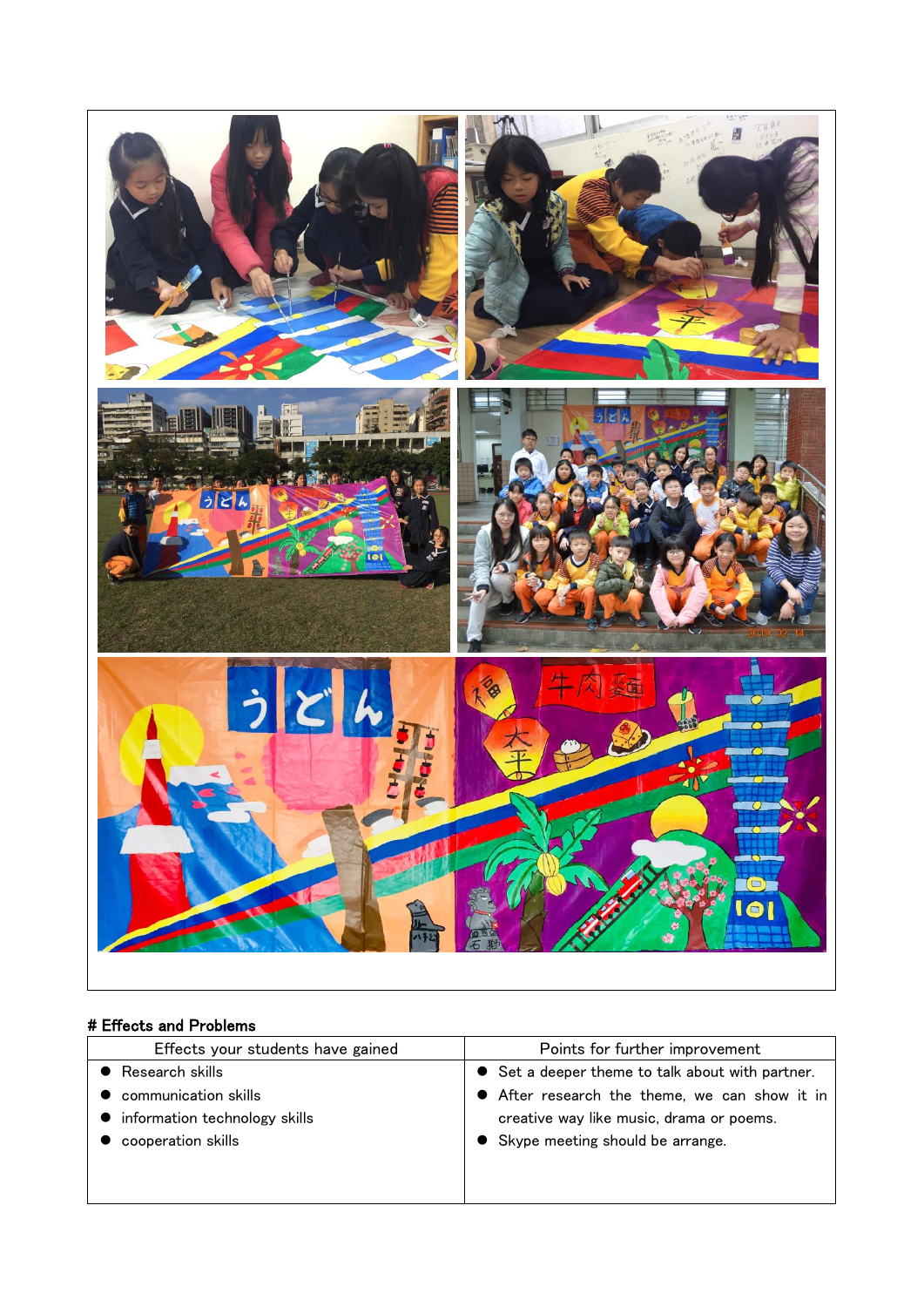# # How has your impression toward your partner's country/region and the world changed?

| Changes in the students                                                                                                                                                                                                                                                                | Changes in the teachers                                                                                                                                                                                                                                                |
|----------------------------------------------------------------------------------------------------------------------------------------------------------------------------------------------------------------------------------------------------------------------------------------|------------------------------------------------------------------------------------------------------------------------------------------------------------------------------------------------------------------------------------------------------------------------|
| . Do not think English is difficult like before. They<br>are willing to interact with foreign students now.<br>· Realized our own local culture, Care more about our<br>culture and feel proud of it.<br>• collaborate<br>. Be more confident and responsible to solve any<br>problem. | . It's the first time to join the IIME project. It's a<br>pleasure to collaborate with Japanese partner. I learn<br>how to communicate with Japanese partner.<br>. I love to watch the photos and read the messages<br>on the forum. It's an unforgettable experience. |

# # Flow of the Activity

| Content                                          | Month | What you did                                                                                                                                                                | Your students attitude/reflection                                                                                                                                                                                                                                                                                                                                                                                                                                                                         | Subject                                      |
|--------------------------------------------------|-------|-----------------------------------------------------------------------------------------------------------------------------------------------------------------------------|-----------------------------------------------------------------------------------------------------------------------------------------------------------------------------------------------------------------------------------------------------------------------------------------------------------------------------------------------------------------------------------------------------------------------------------------------------------------------------------------------------------|----------------------------------------------|
| MEET<br>Self-<br>introduction                    | Sep.  | Recorded the<br>self-introduction video.<br>Made school introduction<br>video.<br>Read and response to the<br>introduction cards from<br>Japan.                             | Some of them were nervous and<br>challenging, some of them feel confident<br>to record the self-introduction video.<br>6th grade student were in charge of<br>introducing the most particular part of<br>school. They spent some time to prepare<br>and did it really well.<br>They all very excited of receive the<br>introduction cards from Japan. So we<br>read and responded to every single card.<br>Students thought it's interesting to<br>know the subjects and activities other<br>school have. | Languag<br>e /<br>communi<br>cation          |
| <b>SHARE</b><br>Research on<br>the theme         | Oct.  | Research on the theme<br>"culture", we choose<br>Taiwan, Taipei, our<br>community and our school<br>as topics, to find out what's<br>special in Taiwan's culture.           | Students discussed what they want to<br>share about the topics, tried to integrate<br>the opinions from every group members,<br>then collected information on the<br>internet, and arranged it to made posters<br>of "special animals of Taiwan"," Taipei<br>City Walls"," tea shop"," Ningxia night<br>market"," lion dance" and" school<br>chicken". They were positive and active<br>in the process.                                                                                                   | Leaders<br>hip $\angle$<br>Social<br>studies |
| <b>UNITE</b><br>United message/<br>Mural design  | Nov.  | Japan show their draft and<br>we decide one.<br>Based on the Japanese<br>draft, we research what<br>culture features of Taiwan<br>can be corresponded with on<br>the mural. | Students were excited recognizing the<br>element they known on Japanese draft.<br>And they also happy to learn the culture<br>features what they didn't know before.<br><b>Students</b><br>love<br>the<br>pictures<br>from<br>Japanese students, and feel interested<br>to design the other half mural.                                                                                                                                                                                                   | Languag<br>e /<br>communi<br>cation          |
| <b>CREATE</b><br>Mural painting                  | Jan.  | Designed the composition of<br>mural.<br>Painted the mural.                                                                                                                 | Students were really enjoy in painting<br>the mural. They feel a little difficult at<br>the beginning, because the mural is big<br>and they are not control it very well. But<br>they learn to handle it and have fun soon.<br>motivated<br>They<br>during<br>were<br>very<br>painting and communicate with other to<br>complete the mural.                                                                                                                                                               | Art $/$<br>collabor<br>ation                 |
| <b>APPRECIATE</b><br>Reflection/<br>Appreciation | Feb.  | Wrote the feedback work<br>sheet.<br>Wrote the appreciation<br>letters.                                                                                                     | Students feel honor to send the mural as<br>a graduation gift to Japanese students.<br>Students cherish the process we have.<br>They wrote some heartfelt blessing<br>letters to wish them a happy graduation.                                                                                                                                                                                                                                                                                            | Languag<br>e /<br>Affectio<br>n              |